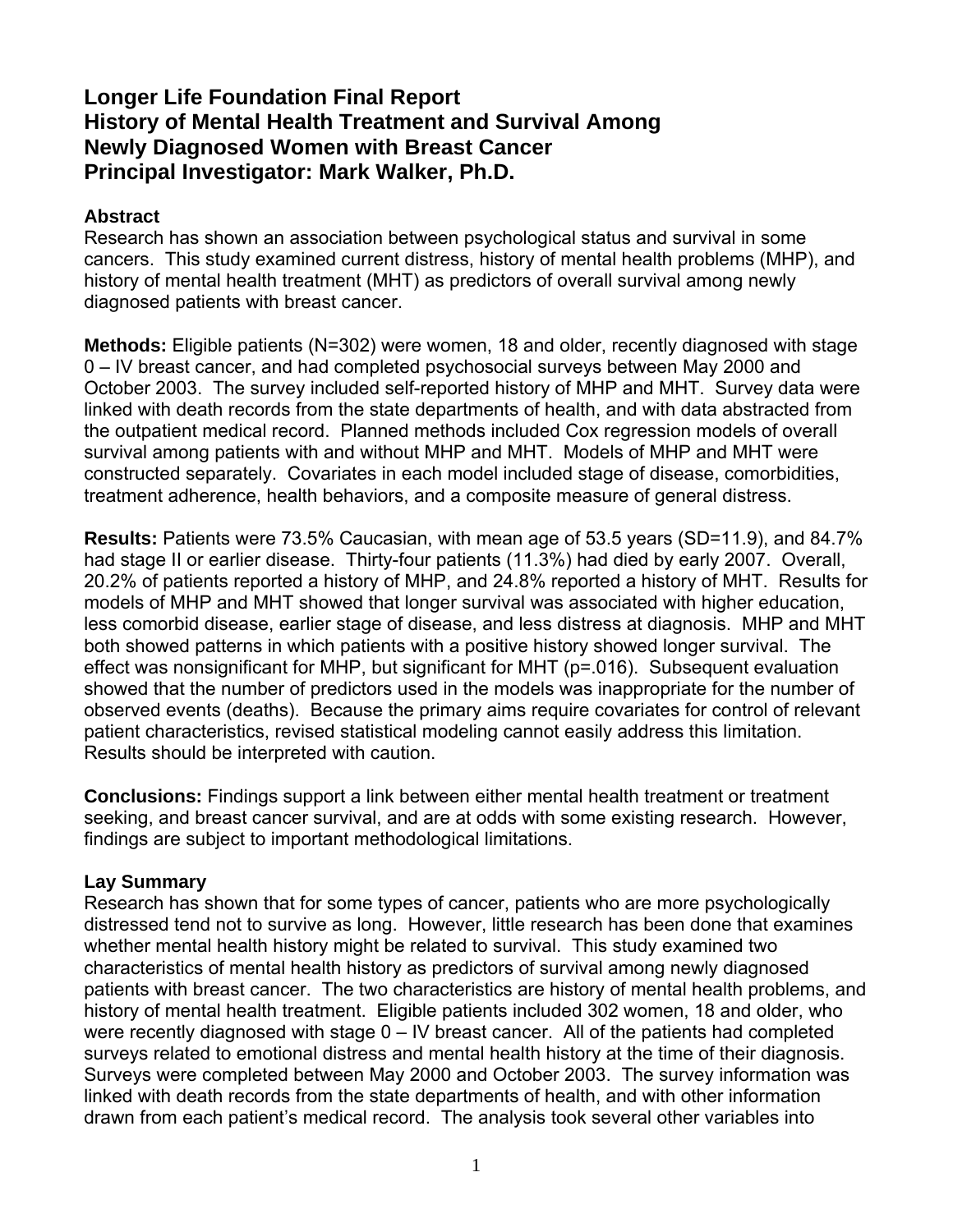account, including stage of disease, other medical conditions, whether patients followed their doctor's treatment recommendations, and the patients level of emotional distress at the time of diagnosis.

Results showed that 73.5% of patients were Caucasian, and that patients were an average of 53.5 years of age. Most (84.7%) had stage II or earlier disease. Of the 302 patients, 34 (11.3%) had died by the time of the analysis. Approximately 1 in 4 patients reported a history of mental health problems, and 1 in 5 reported a history of mental health treatment. The analysis showed that patients tended to live longer if they had more education, fewer medical problems of other kinds, earlier stage disease, and if they were less distressed at diagnosis. All of these findings were expected. However, the results also showed that patients who reported having had mental health problems and mental health treatment were likely to live longer. These findings were not expected. The effect of mental health treatment was stronger than the effect of mental health problems, and did not appear likely to be just a chance finding. However, careful outside review of the methods concluded that the research tried to draw too many conclusions with too few patients. Because of this, the findings should be viewed as interesting but not conclusive in any way. They should not lead to any strong conclusions about the importance of mental health history. They should instead suggest possible avenues for research in the future.

#### **Introduction**

A large body of research has investigated psychological functioning in patients with cancer. Much of this concerns the emotional impact of cancer  $1-4$ , or the role of emotional distress during/after cancer treatment  $5,6$ . However, at least one study has examined the impact of a history of emotional problems at the time of diagnosis, and found that a history of depression was associated with shorter survival  $<sup>7</sup>$ .</sup>

There are several plausible processes by which current or past psychological problems could influence survival. First, patients with a history of mental health problems (MHP) might delay seeking medical treatment after onset of symptoms <sup>8</sup>. Second, patients with a history of MHP may be more likely to engage in unhealthy behavior, which might in turn affect survival <sup>9-12</sup>. Third, patients experiencing emotional distress or those with a history of MHP may be less likely to adhere to recommended treatment  $3,13$ , which might lead to a poorer outcome  $14-18$ . Fourth, emotional distress during and after cancer treatment might influence survival through a psychoneuroimmunological (PNI) pathway that affects response to treatment or course of disease  $19-22$ . If previous MHP is associated with distress during and after diagnosis, then history of MHP might be associated with survival.

If psychological functioning influences survival through one or more of these paths, then interventions that reduce distress or enhance psychological functioning might also improve survival. In fact, most studies that have investigated interventions to enhance psychological functioning among cancer patients have failed to show an effect on survival  $6,23-26$ . Groenvold and colleagues theorize that the association of emotional distress and cancer survival is attributable to a shared common cause—an underlying robustness that reduces psychological distress and enhances resistance to breast cancer<sup>27</sup>. This robustness model would account for the prognostic significance of emotional distress and quality of life, but also the nonsignificant effect of psychosocial interventions in previous research.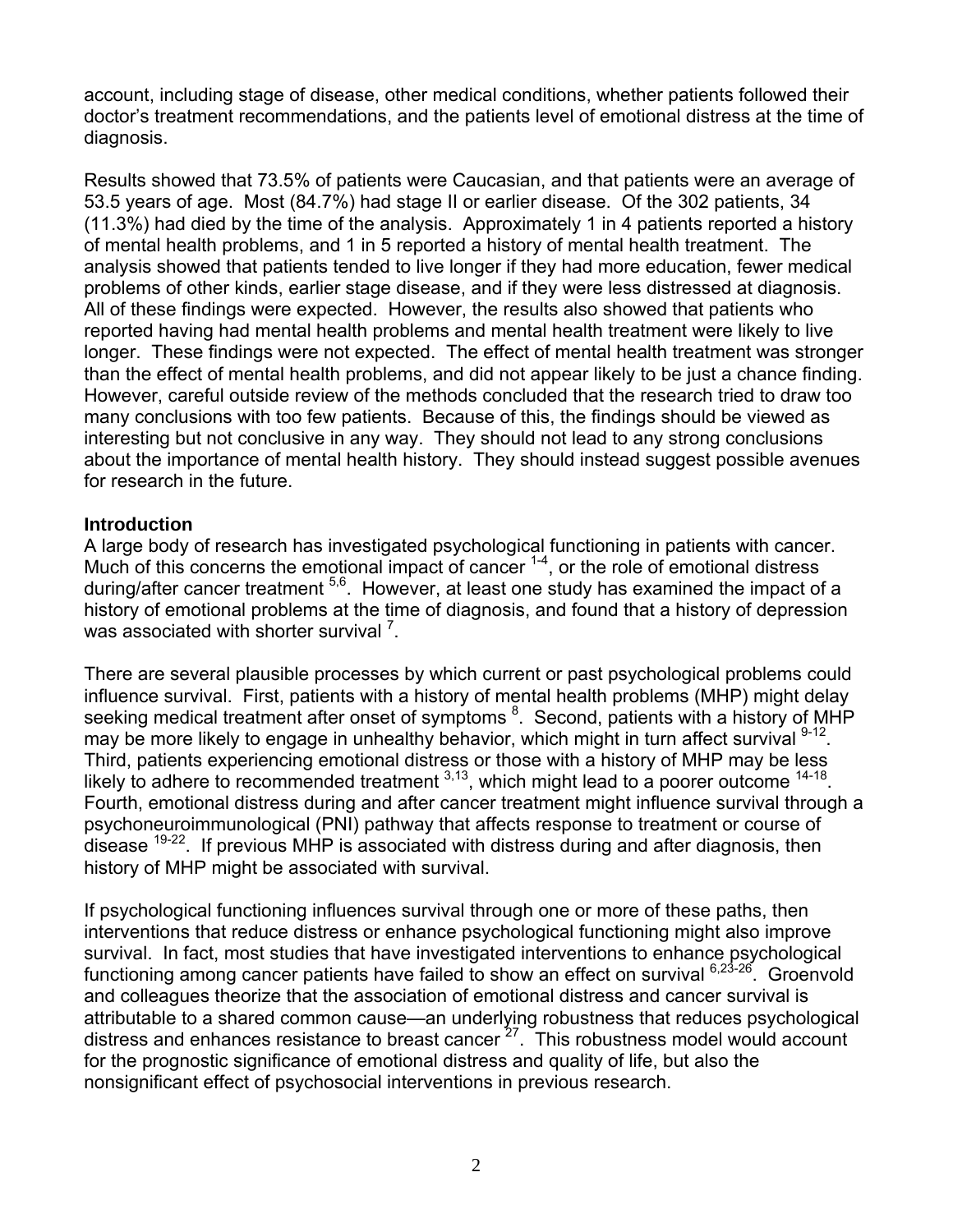The current study sought to explore further these issues by examining current distress at diagnosis, and self-reported history of MHP and history of mental health treatment (MHT) among newly diagnosed patients with breast cancer. We hypothesized that current distress, a history of MHP, and a history of MHT would be associated with shorter survival.

### **Methods**

Setting and Participants: Participants for this study were adult women (18 years and older), who were seen in the Breast Health Center in the Alvin J. Siteman Cancer Center at Barnes-Jewish Hospital and Washington University School of Medicine between May 2000 and October 2003. Inclusion was limited to patients who underwent a routine psychosocial evaluation as part of their outpatient visit, had not previously been seen through the Breast Health Center, and had not yet had treatment other than biopsy. The sample was also limited to Missouri and Illinois residents, the primary states served by the Siteman Cancer Center.

Procedure: Data collection for this study involved the abstraction and collection of data from four existing data sources, and the linking of databases. The primary data source was a psychosocial survey database developed as part of routine clinical care in the Breast Health Center at Siteman Cancer Center. The database included records from self-reported survey measures of psychosocial functioning and mental health history administered during the first 1 - 4 weeks after the diagnosis of breast cancer. This database was linked by social security number with three data sources: 1) vital records obtained from the Missouri Department of Health and Senior Services and Illinois Department of Health; 2) summary psychosocial data abstracted from psychosocial evaluation reports of each patient who completed the psychosocial survey; and 3) medical and adherence data abstracted from the outpatient medical record. This study was conducted following Washington University School of Medicine's guidelines for ethical conduct of research involving human subjects. All study procedures were approved by the Institutional Review Boards at Washington University School of Medicine and Siteman Cancer Center.

Study Measures: The primary outcome for this study was overall survival. Vital records were obtained through the Missouri Department of Health and Senior Services and the Illinois Department of Public Health. Vital records searches were conducted separately for each state, with different possible latencies for appearance of death records in each database. Cases for which no record of death was found (the vast majority) were considered censored on the latest observed date of death in each state.

Individual demographic characteristics collected from the medical record included age and race/ethnicity (Caucasian vs. Minority). Disease and treatment related variables included date of diagnosis, stage of disease, comorbid medical conditions, and adherence to recommended adjuvant/neoadjuvant chemotherapy and radiation treatment. Stage of disease was coded as Stage 0 to Stage 4. The burden of comorbid medical conditions was graded using the Katz adaptation of the Charlson Index  $28,29$ . Treatment adherence was computed as the proportion of planned chemotherapy and radiation therapy treatments that were delivered during the first year after diagnosis.

The psychosocial survey collected from breast cancer patients as part of routine care following diagnosis at Siteman Cancer Center included the Center for Epidemiological Studies— Depression scale (CESD)<sup>30</sup>, the state section of the State-Trait Anxiety Inventory (STAI-s)<sup>31</sup>, and the Functional Assessment of Cancer Therapy-General measure (FACT-G)<sup>32</sup>. A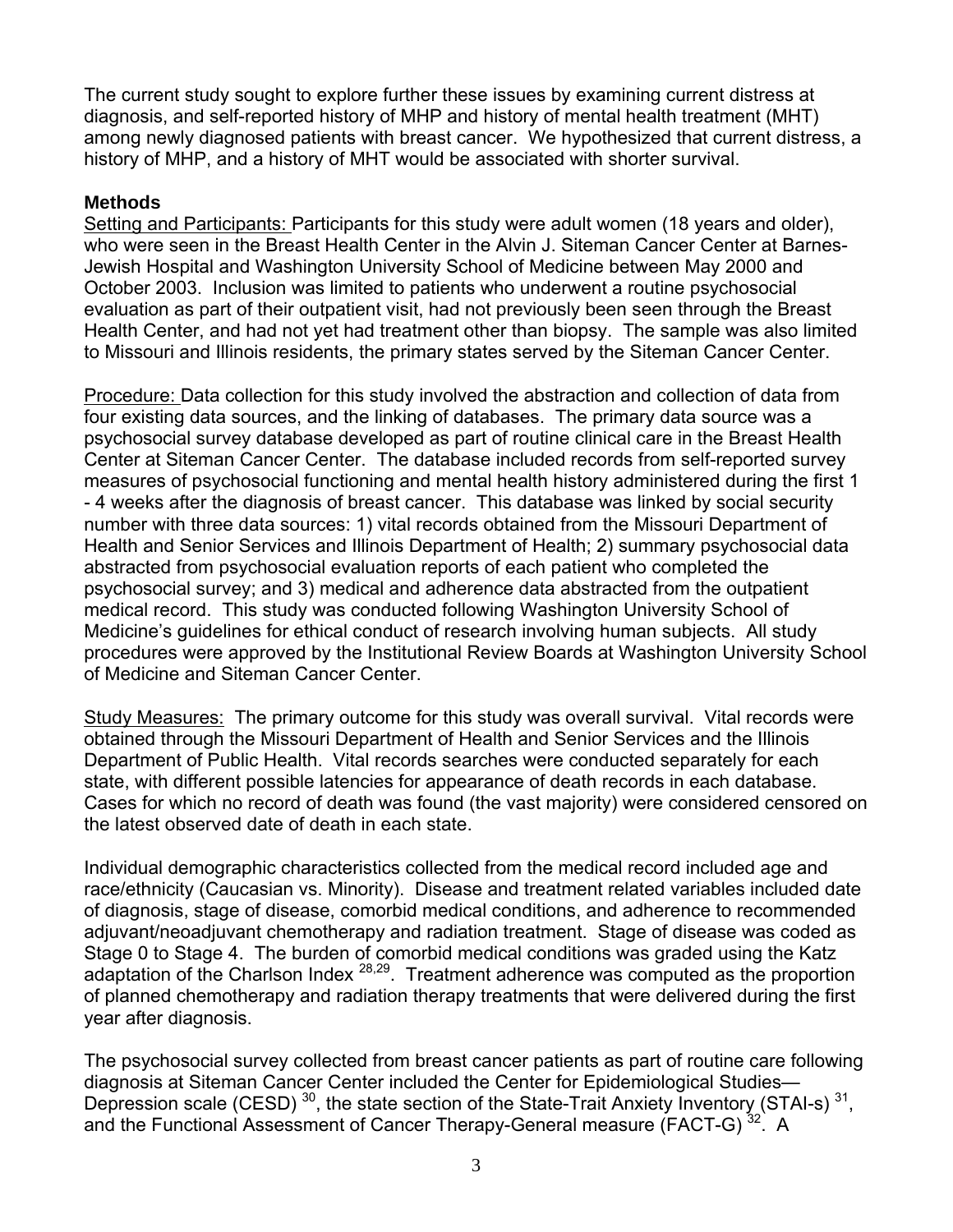composite of the CESD, STAI-s, and Emotional Well Being subscale of the FACT-G was used as a measure of general distress in this study $^{33}$ .

Patient self-reported history of MHP was assessed with the single item: "Have you ever had problems with nerves, tension, depression, or other emotional problems?" Responses on the 5-point response scale were dichotomized with "infrequently" or "never," representing a negative history, and "often", "very frequently", or "all the time," coded as a positive history. Patient self-reported history of MHT was assessed with the yes-no item: "Have you ever consulted with a professional person about problems with nerves, tension, depression, or other emotional problems." Items not answered were coded as indicating a negative history. Several items were abstracted from the psychosocial evaluation report that was completed as a routine part of the patient's outpatient evaluation at diagnosis. These included marital status (married vs. not or unknown), educational level (≤ 12 years vs. some college), number of sources of social support  $(0 -1) > 1$ , unknown), and several health behaviors.

Resource limitations made it impossible to abstract the medical records of all patients on whom we had psychosocial survey results. To address this limitation, we randomly ordered patients in the database, and abstracted the records of as many as possible following the random order. This assured that disease stage, comorbidity, and adherence data would be missing completely at random. To address the missing predictor information statistically, we modeled these variables with use of "plugged" means and missingness indicators <sup>34</sup>, which allowed all cases to be included in the analyses.

Statistical Methods: Descriptive statistics were calculated for all study variables. T-tests and chi-square tests of independence were used to examine the association of mental health history variables with other individual characteristics. Cox proportional hazard regression was used to predict overall survival after diagnosis. Because history of MHP and history of MHT were moderately correlated, separate models were examined for each. Within each model, demographic characteristics, disease stage, health behaviors, social support, adherence, comorbidity burden, and general distress were planned as possible covariates. The significance of each covariate was assessed with the standard likelihood ratio tests between nested models, and the proportional hazard assumption was examined for each variable in the models  $35$ .

#### **Results**

Three hundred two patients completed psychosocial assessments as part of multidisciplinary treatment planning during the study period, had not been seen previously at the clinic, and

represent the final study sample. Abstraction of medical records was completed for a random subsample of 145 patients. Ages ranged from 26 to 90 (mean age = 53.5 years) and the majority were Caucasian (74%), married (58%), and had early stage disease (85%). Of patients for whom there was a record of treatment (132 of the random subsample of 145), 64.4% received radiation therapy, 58.3% received chemotherapy, and 41.7% received both. Vital records showed that 34 of the 302 patients

| Table 1: History of Self-Reported Mental Health Problems |                       |     |            |              |  |  |
|----------------------------------------------------------|-----------------------|-----|------------|--------------|--|--|
| (MHP) and Treatment (MHT).                               |                       |     |            |              |  |  |
|                                                          | <b>History of MHT</b> |     |            |              |  |  |
|                                                          |                       |     | <b>Not</b> | Total        |  |  |
| <b>History of MHP</b>                                    | No                    | Yes | reported   | $N(\%)$      |  |  |
| Never to Infrequently                                    | 160                   | 40  | 14         | 214 (70.9%)  |  |  |
| Often to All the time                                    | 17                    | 30  | 14         | $61(20.2\%)$ |  |  |
| Not reported                                             | 10                    | 5   | 12         | 27 (8.9%)    |  |  |
| Total $N$ $(\%)$                                         | 187                   | 75  | 40         | 302          |  |  |
|                                                          | $(61.9\%) (24.8\%)$   |     | $(13.2\%)$ |              |  |  |

(11.3%) had died during the follow-up period. Breast cancer was a primary or contributing cause of death for 21 patients.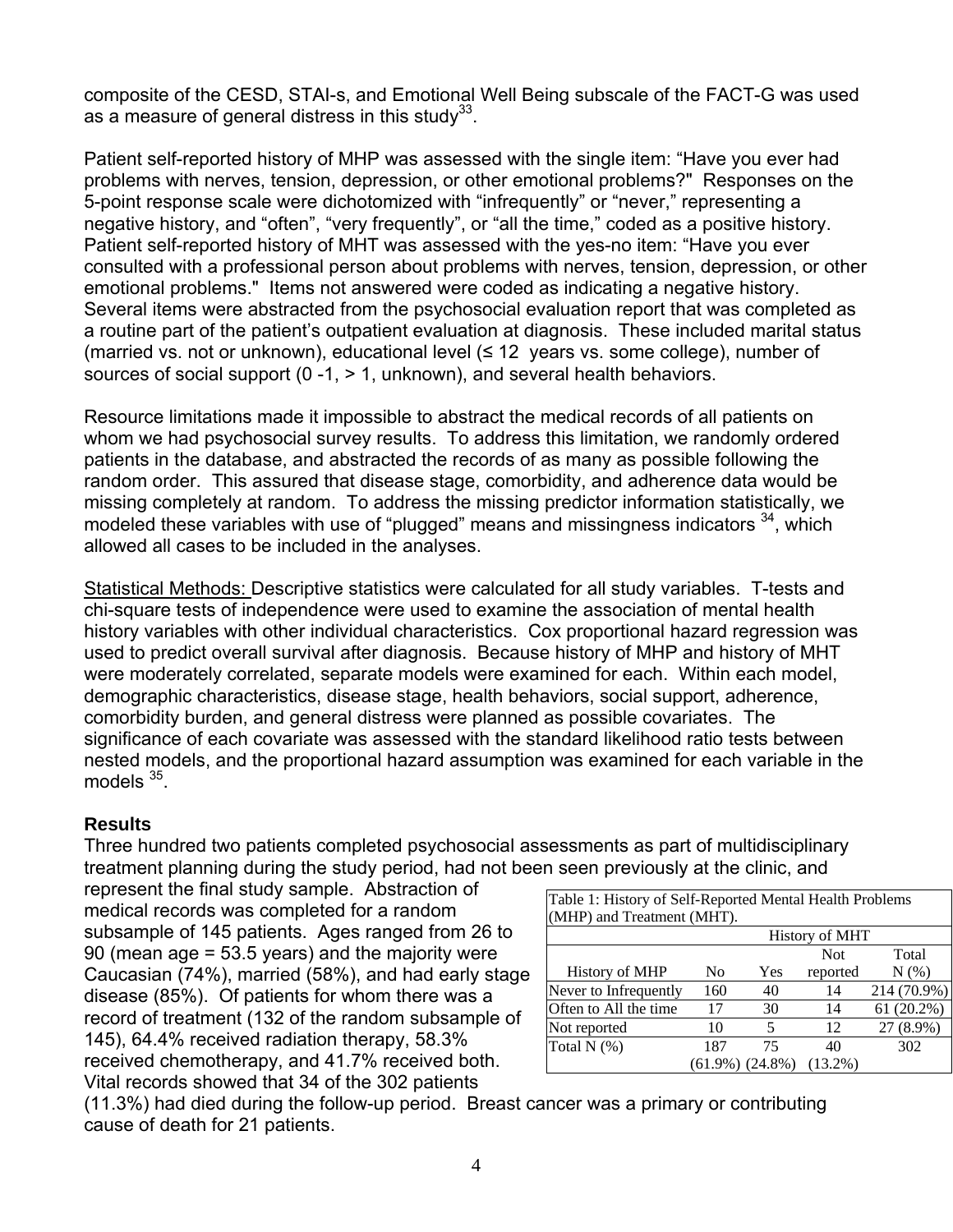Overall, 20.2% of patients reported a positive history of MHP. A slightly larger proportion, 24.8%, reported having received MHT. Surprisingly, there was only moderate correspondence between these groups, with 9.9% of the sample (30 of 302) reporting a history of problems and of treatment, and just over half (53%) reporting neither (see Table 1).

Educational level, alcohol use, tobacco use, and social support were unrelated to history of MHP. Unmarried patients were more likely than married patients to report a history of MHP,  $\chi^2$  $(1, N = 302) = 5.582$ ,  $p = .018$ , but no more likely to report a history of MHT. Caucasians were more likely than minorities to report a history of MHP,  $\chi^2$  (1, N = 302) = 7.137, p = .007 and of MHT,  $\chi^2$  (1, N = 302) = 7.510, p = .006.

Mental health history (MHP and MHT) was unrelated to treatment adherence and unrelated to the Charlson Index of Comorbidity. However, positive history of MHP was associated with earlier stage of disease at diagnosis,  $t(300) = 2.531$ ,  $p = .012$ , (stage = 1.54 vs. 1.76 for patients with and without a history of MHP). Likewise, positive history of MHT was associated with earlier stage, t (300) = 2.187,  $p = 0.03$ , (stage = 1.59 vs. 1.76 for patients with and without a treatment history).

Cox regression analysis showed that history of MHP did not significantly predict survival (p = .229). Greater likelihood of survival in the sample was associated with higher education ( $p =$ .004), lower comorbidity index ( $p = .001$ ), lower stage of disease ( $p = .003$ ) and less current distress at the time of diagnosis ( $p = .001$ ), each variable controlling for the others. Age, marital status, sources of social support, and health behaviors were nonsignificant for inclusion

in the model. Adherence to recommended treatment was also nonsignificant. Although history of MHP was not significant, the direction of the observed effect was unexpected, with patients positive on mental health history nominally more likely to survive  $(HR = .53)$ .

Cox regression analysis showed that history of MHT was significant in predicting survival, with previous receipt of treatment associated with greater likelihood of survival (p = .016; see Figure 1). Covariates that were significant in the previous model were significant here (see Table 2). Minority race/ethnicity status also reached significance in this model, with minority status predicting a lower likelihood of survival ( $p = .049$ ). Other variables examined

were nonsignificant for inclusion in the model.

We also examined whether mental health history (either MHP or MHT) interacted with current distress in predicting survival. Findings were nonsignificant. We had also theorized that an effect of history of MHP might be mediated by current distress.



| Table 2. Cox Regression Model of Survival by History of MHT.     |           |         |                 |  |  |
|------------------------------------------------------------------|-----------|---------|-----------------|--|--|
| Variables                                                        | <b>HR</b> |         | 95% CI          |  |  |
| $Race = minority (vs Cauc)$                                      | 2.06      | .049    | $(1.02 - 4.15)$ |  |  |
| Educ $\leq$ 12 yrs (vs. some college)                            | 0.34      | .005    | $(0.15 - 0.77)$ |  |  |
| Charlson comorbidity index                                       | 3.05      | < 0.001 | $(1.9 - 4.89)$  |  |  |
| Stage of disease                                                 | 2.36      | .005    | $(1.33 - 4.21)$ |  |  |
| Current distress                                                 | 1.78      | .001    | $(1.28 - 2.49)$ |  |  |
| <b>History of MHT</b>                                            | 3.22      | .016    | $(1.09 - 9.09)$ |  |  |
| Note. All effects are adjusted for other variables in the model. |           |         |                 |  |  |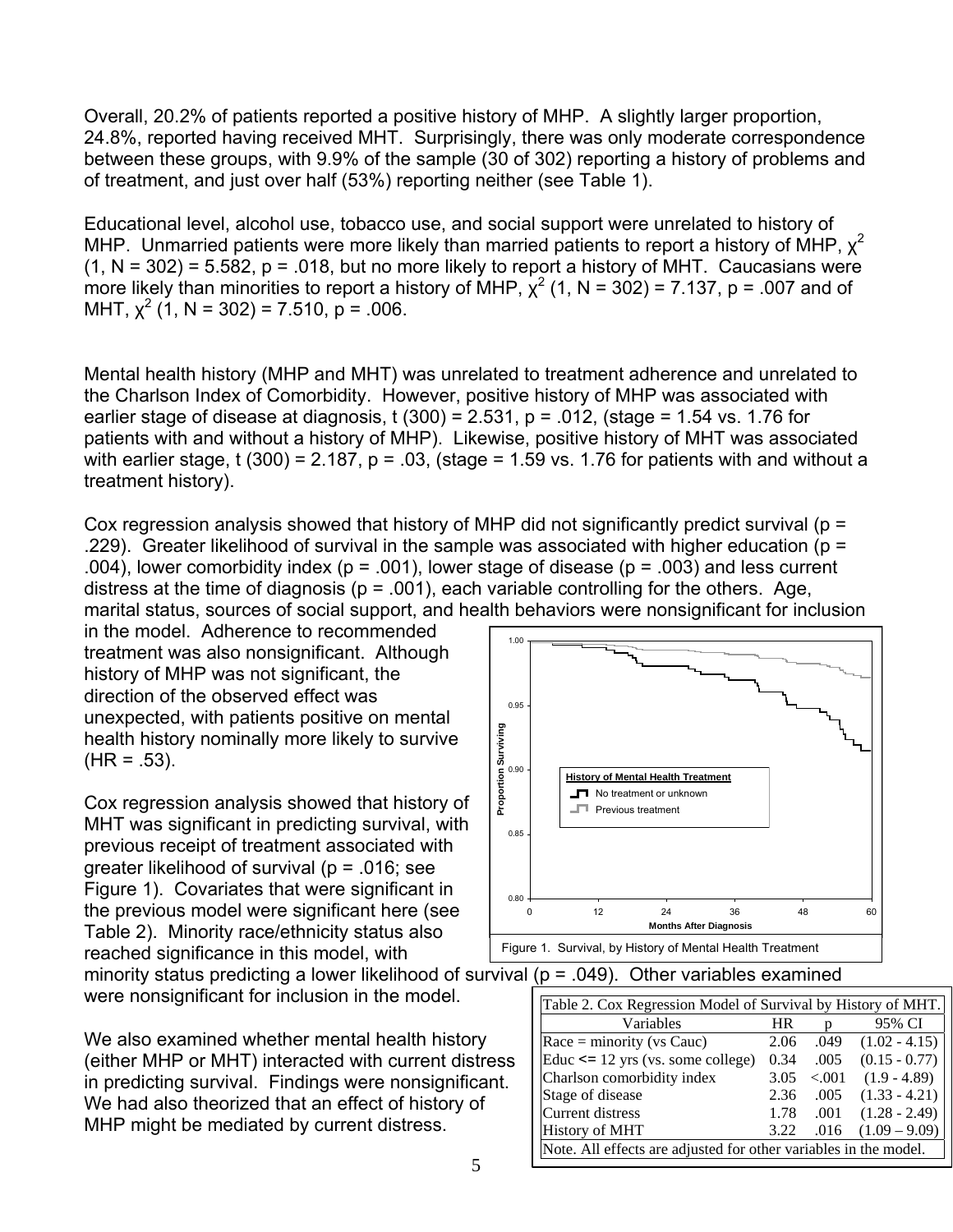However, the effect of history of MHP was itself nonsignificant, whether adjusted or unadjusted, so a mediation model was not supported.

External Review: External review of the findings from this study identified methodological issues that limit the conclusions that should be drawn. The primary issue is the number of events that were observed relative to the number of covariates that were included in analysis. When too many covariates are included, overfitting results, and findings cannot be trusted. In a binary logistic regression, the number of events is the frequency of cases in the smaller of the two dependent variable categories. In a survival analysis, it is the number of terminal events. The investigators were aware of this methodological issue with respect to logistic regression, which was described in earlier literature<sup>36</sup>, but were not aware of its application to survival analysis methods, which were reported more recently<sup>37</sup>. Two possible approaches to addressing the limitation in the current study would involve drastically reducing the complexity of the model, and reanalyzing the data after the number of events had increased. The former approach has limitations, and if used, would preclude addressing the primary aims of the study. Given the relatively high rate of survival of breast cancer, the second approach is not practical.

# **Discussion**

This study examined the association of mental health and behavioral issues with survival among patients with breast cancer. Overall survival in the sample was associated with being Caucasian, more highly educated, having less comorbid illness, less advanced stage of disease, and being less distressed at diagnosis. Survival was also associated with having received MHT, the opposite of the effect expected. It was not significantly related to selfreported history of MHP.

This effect of a positive history of MHT suggests that, whereas psychological distress may convey risk of reduced survival, treatment of mental health problems may have a beneficial effect. However, patients were self-selected for MHT—they were not assigned. It is possible, therefore, that differences exist between patients who seek MHT and those who do not, and that it is these differences that influence survival rather than treatment itself. This interpretation of the findings would be consistent with Groenvold et al.'s robustness hypothesis $^{27}$ .

There were important limitations to this study, including that it was observational, that it did not examine the role of distress or of mental health care after diagnosis and treatment, and the important methodological limitation described under External Review, above. The observed effect of MHT on survival may in fact reflect statistical overfitting, but indicators of such overfitting are not apparent. Specifically, the effect of mental health history was a primary focus of the study rather than one 'discovered' during data mining. Also, the observed effect was present in univariate analysis, and was essentially unchanged when controlling for other significant covariates, including stage of disease, comorbidities, and current distress. Given these considerations, the finding that mental health treatment, or the propensity to seek treatment, may convey benefit, should be considered worthy of further study.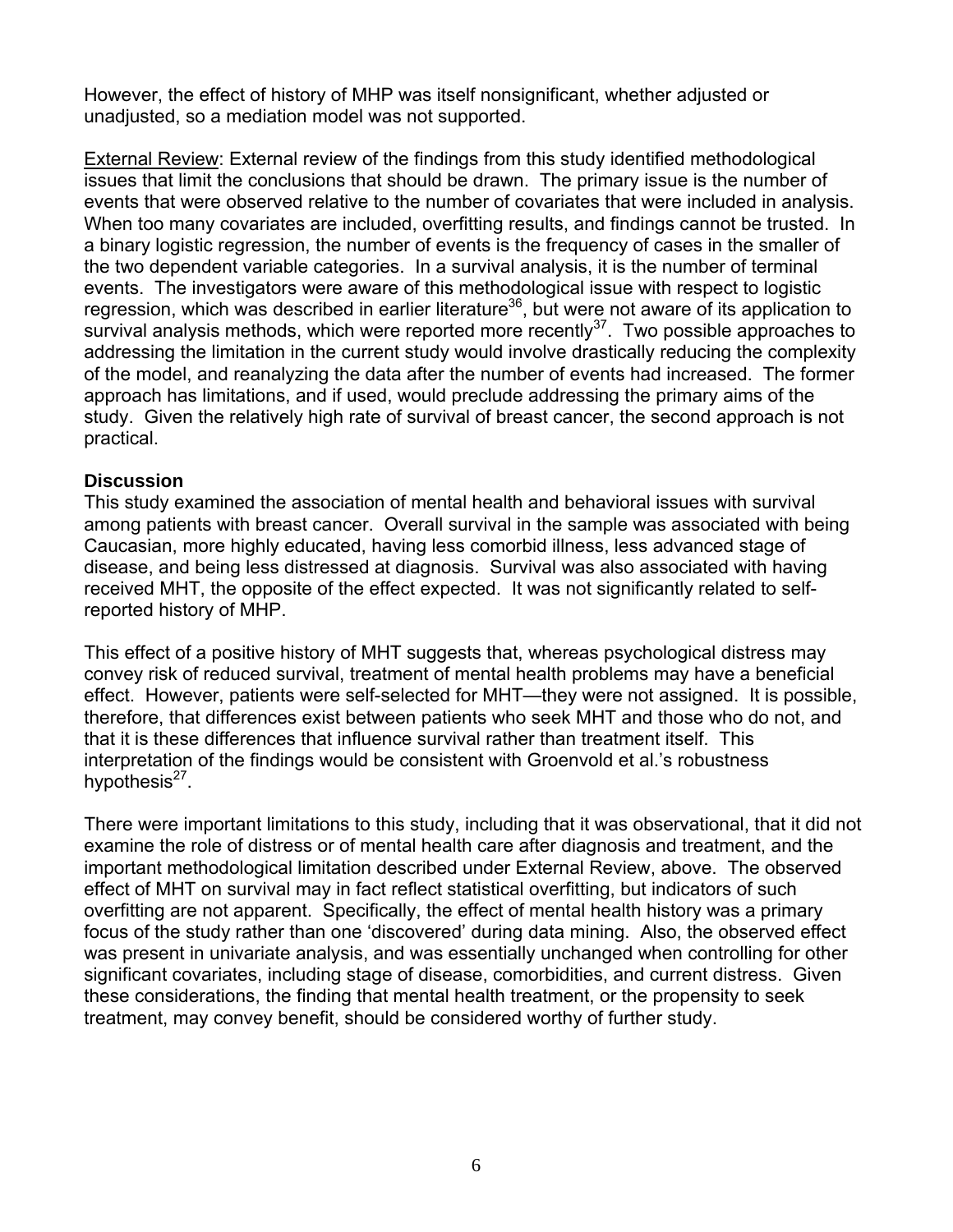# **References**

- 1. U.S. Department of Health and Human Services. Depression and Cancer. Bethesda, MD: National Institutes of Health; 2002.
- 2. Stark D, Kiely M, Smith A, et al. Anxiety disorders in cancer patients: their nature, associations, and relation to quality of life. *J Clin Oncol.*2002;20(14):3137-3148.
- 3. McDaniel JS, Musselman DL, Nemeroff CB. Cancer and depression: Theory and treatment. *Psychiatric Annals.* May 1997;27(5):360-364.
- 4. Moyer A, Salovey P. Psychosocial sequelae of breast cancer and its treatment. *Ann Behav Med.*1996;18(2):110-125.
- 5. Spiegel D, Bloom JR, Kraemer HC, et al. Effect of psychosocial treatment on survival of patients with metastatic breast cancer. *Lancet.*1989;2(8668):888-891.
- 6. Goodwin PJ, Leszcz M, Ennis M, et al. The effect of group psychosocial support on survival in metastatic breast cancer. *N Engl J Med.* Dec 13 2001;345(24):1719-1726.
- 7. Stommel M, Given BA, Given CW. Depression and functional status as predictors of death among cancer patients. *Cancer.*2002;94(10):2719-2727.
- 8. Desai MM, Bruce ML, Kasl SV. The effects of major depression and phobia on stage at diagnosis of breast cancer. *Int J Psychiatry Med.*1999;29(1):29-45.
- 9. Stunkard AJ, Faith MS, Allison KC. Depression and obesity. *Biol Psychiatry.* Aug 2003;54(3):330-337.
- 10. Johnson EO, Rhee SH, Chase GA, et al. Comorbidity of depression with levels of smoking: An exploration of the shared familial risk hypothesis. *Nicotine Tob Res.* Dec 2004;6(6):1029-1038.
- 11. Fergusson DM, Goodwin RD, Horwood LJ. Major depression and cigarette smoking: Results of a 21-year longitudinal study. *Psychol Med.* Nov 2003;33(8):1357-1367.
- 12. Dierker LC, Avenevoli S, Stolar M, et al. Smoking and depression: An examination of mechanisms of comorbidity. *Am J Psychiatry.* Jun 2002;159(6):947-953.
- 13. Goldberg RJ. Systematic understanding of cancer patients who refuse treatment. *Psychotherapy & Psychosomatics.* Jul 1983;39(3):180 -189.
- 14. Wright S. Patient satisfaction in the context of cancer care. *Irish Journal of Psychology.*1998;19(2-3):274-282.
- 15. Cathcart CS, Dunican A, Halpern JN. Patterns of delivery of radiation therapy in an innercity population of head and neck cancer patients: an analysis of compliance and end results. *Journal of Medicine.*1997;28(5-6):275-284.
- 16. Li BD, Brown WA, Ampil FL, et al. Patient compliance is critical for equivalent clinical outcomes for breast cancer treated by breast-conservation therapy. *Ann Surg.*2000;231(6):883-889.
- 17. Hortobagyi GN, Ames FC, Buzdar AU, et al. Management of stage III primary breast cancer with primary chemotherapy, surgery, and radiation therapy. *Cancer.*1988;62(12):2507- 2516.
- 18. Stadler P, Putnik K, Kreimeyer T, et al. Split course hyperfractionated accelerated radiochemotherapy (SCHARC) for patients with advanced head and neck cancer: Influence of protocol deviations and hemoglobin on overall survival, a retrospective analysis. *BMC Cancer.*2006;6:279.
- 19. Spiegel D, Giese-Davis J. Depression and cancer: mechanisms and disease progression. *Biol Psychiatry.* Aug 1 2003;54(3):269-282.
- 20. Antoni MH. Psychoneuroendocrinology and psychoneuroimmunology of cancer: Plausible mechanisms worth pursuing? *Brain Behav Immun.* Feb 2003;17 Suppl 1:S84-91.
- 21. Kiecolt-Glaser JK, Robles TF, Heffner KL, et al. Psycho-oncology and cancer: psychoneuroimmunology and cancer. *Ann Oncol.*2002;13 Suppl 4:165-169.